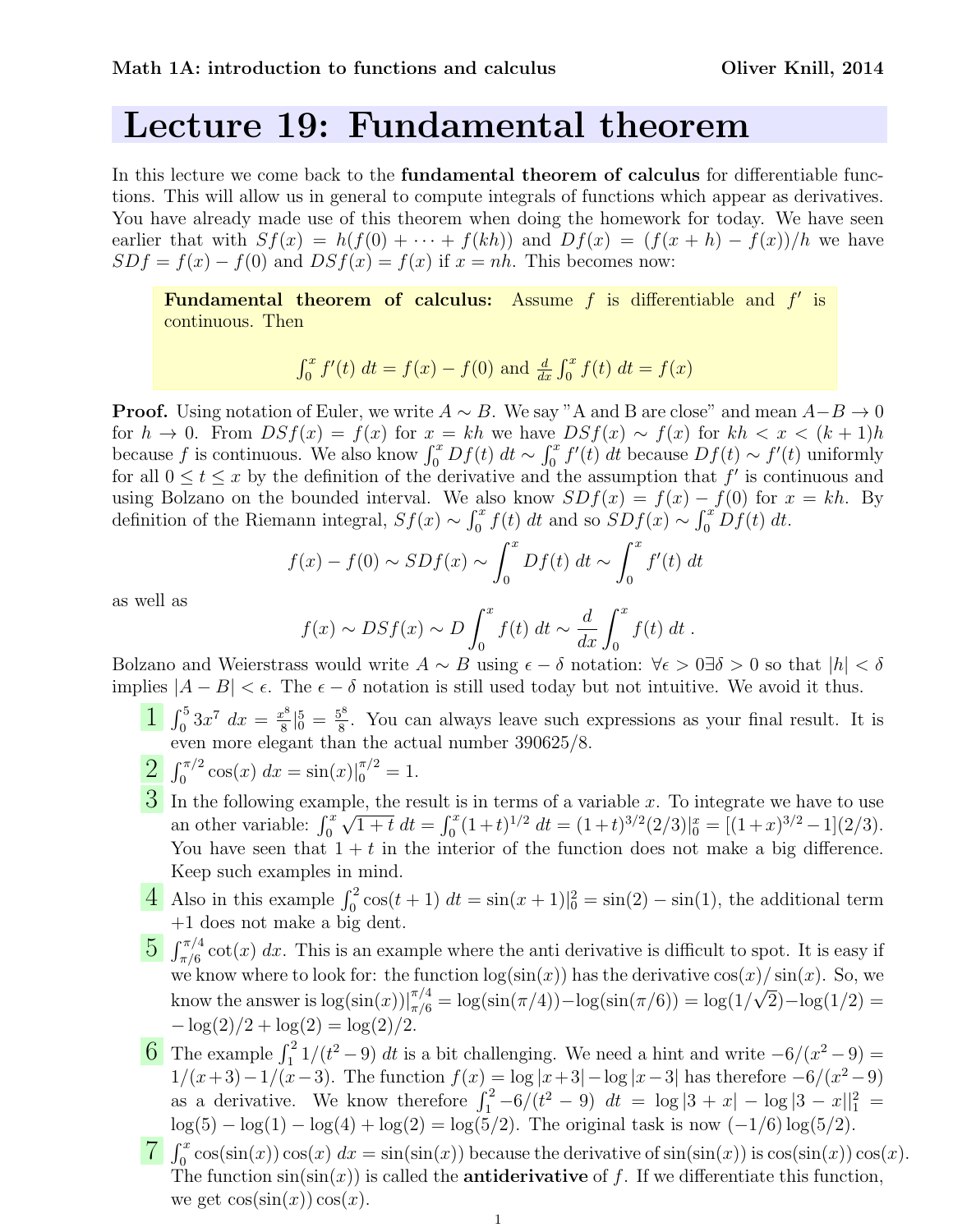$8 \text{ Find } \int_0^{\pi} \sin(x) dx$ . Solution: This has a very nice answer.

Here is an important notation, which we have used in the example and which might at first look silly. But it is a handy intermediate step when doing the computation.

 $F|_a^b = F(b) - F(a).$ 

We give reformulations of the fundamental theorem in ways in which it is mostly used:

If 
$$
f
$$
 is the derivative of a function  
  $F$  then 
$$
\int_a^b f(x) \ dx = F(x)|_a^b = F(b) - F(a) \ .
$$

In some textbooks, this is called the "second fundamental theorem" or the "evaluation part" of the fundamental theorem of calculus. The statement  $\frac{d}{dx} \int_0^x f(t) dt = f(x)$  is the "antiderivative part" of the fundamental theorem. They obviously belong together and are two different sides of the same coin.

Here is a version of the fundamental theorem, where the boundaries are functions of  $x$ .

Given functions 
$$
g, h
$$
 and if  $F$  is a function such that  $F' = f$ , then  
\n
$$
\int_{h(x)}^{g(x)} f(t) dt = F(g(x)) - F(h(x)) .
$$

 $\int_{x^4}^{x^2} \cos(t) dt = \sin(x^2) - \sin(x^4).$ 

The function  $F$  is called an antiderivative. It is not unique but the above formula does always give the right result.

Lets look at a list of important antiderivatives. You should have as many antideriatives "hard wired" in your brain. It really helps. Here are the core functions you should know. They appear a lot.

| function           | anti derivative                 |
|--------------------|---------------------------------|
| $r^n$              |                                 |
|                    |                                 |
|                    |                                 |
| cos(ax)            | $\sin\left(\frac{a}{ax}\right)$ |
| $\sin(ax)$         | $\cos(ax)$                      |
|                    | $\log(x)$                       |
| $\boldsymbol{x}$   |                                 |
| $\overline{1+x^2}$ | arctan(x)                       |
| $\log(x)$          | $x \log(x)$<br>$-x$             |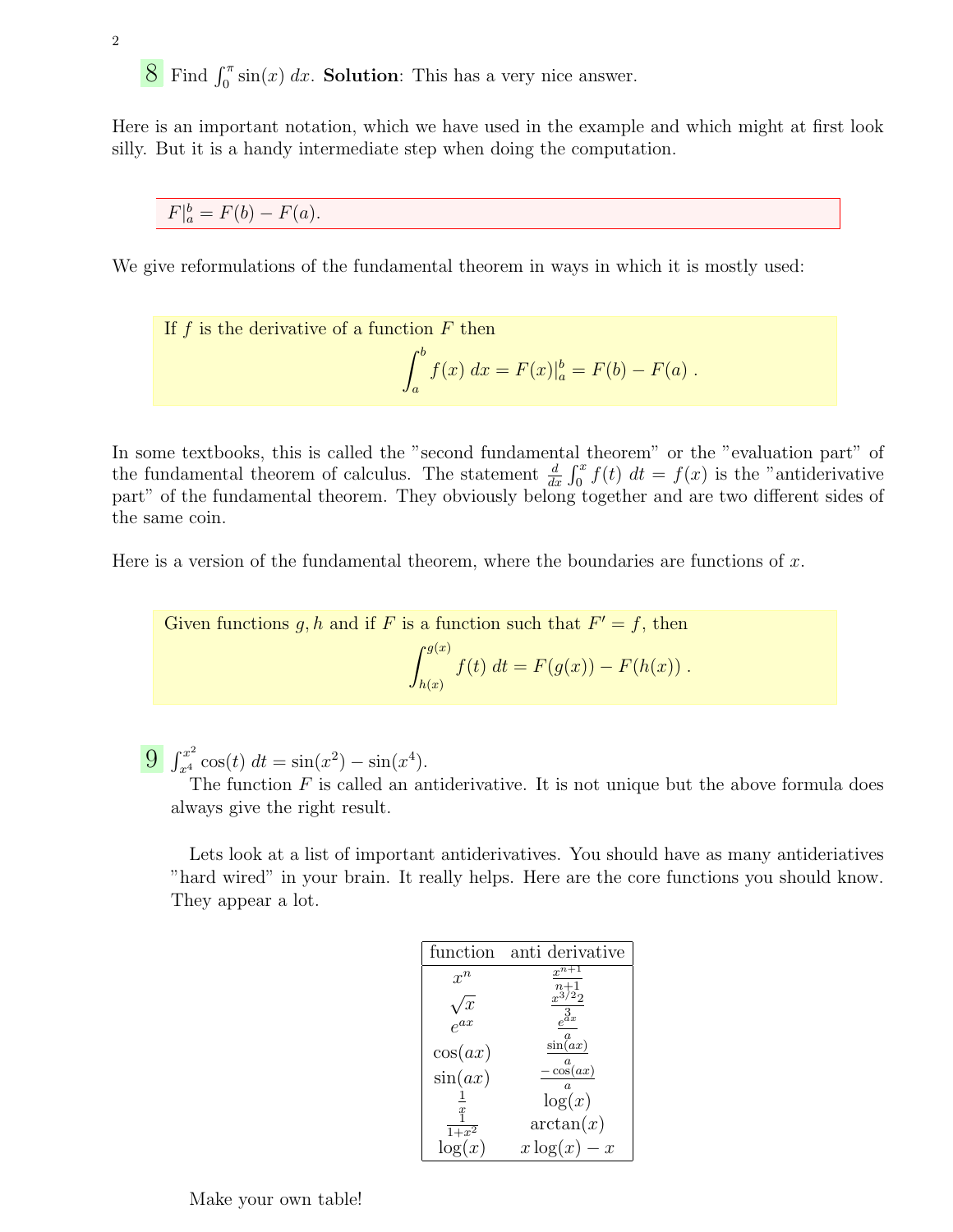



Meet Isaac Newton and Gottfried Leibniz. They have discovered the fundamental theorem of calculus. You can see from the expression of their faces, they are not pleased that Oliver has added other calculus pioneers. The sour faces might also have to do with the fact that they have to live forever the same handout with Austin Powers and Doctor Evil! But thats ok. Celebrities deserve to suffer.



Zeno of Elea 490-430 notion of limit Democritus 460-370 cone and pyramid Eudoxus 408-355 BC method of exhaustion Archimedes 287-212 BC circle and sphere Johannes Kepler 1571-1630, velocity Rene Descartes 1596-1650, tangents Bonaventura Cavalieri 1598-1647 Pierre de Fermat 1601-1665 maxima John Wallis 1616-1703 infinite series Christiaan Huygens 1629-1695 waves Blaise Pascal 1623-1662, triangle Isaac Barrow 1630-1677 tangents James Gregory 1638-1675 fund. thm. Robert Hooke 1635-1703 square law

Isaac Newton 1643-1727 Fluxions Gottfried Leibniz 1646-1716 notation Michel Rolle 1652-1719 Rolles theorem Guillaume de L'Hopital 1661-1704 law Johann Bernoulli 1667-1748 textbook Brook Taylor 1685-1731 series, difference Leonard Euler 1707-1783 Basel problem Maria Agnesi 1718-1799 textbook Bernard Bolzano 1781-1848  $\epsilon - \delta$ , extrema Augustin Cauchy 1789-1857, continuity Karl Weierstrass 1815-1897 foundation Bernhard Riemann 1826-1866 integral Henri Lebesgue 1875-1941 integration